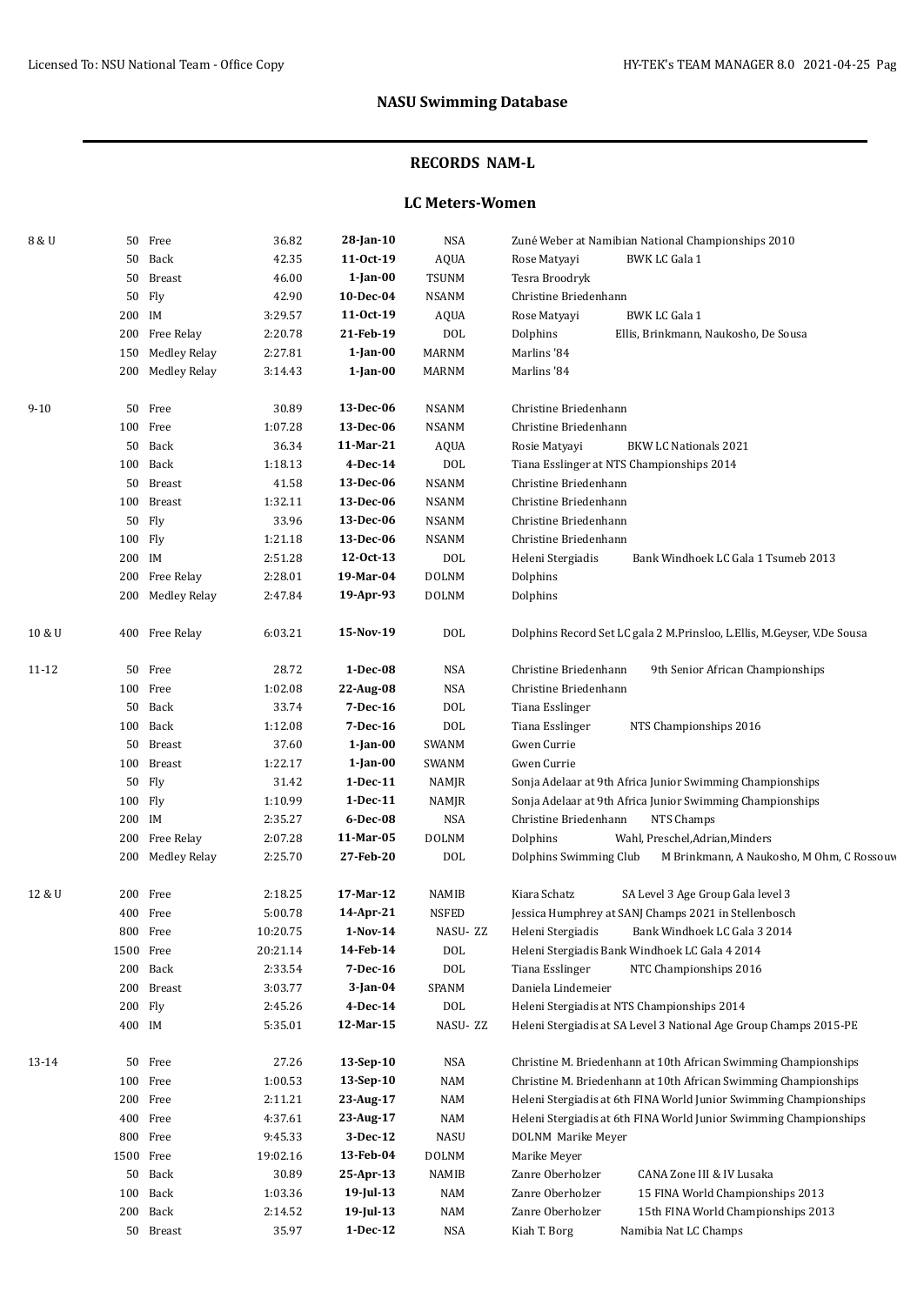| 13-14 |           | 100 Breast          | 1:17.85  | 8-Dec-12       | <b>NAM</b>      | Kiah T. Borg<br>CANA Zone VI 2012, Lusaka                            |
|-------|-----------|---------------------|----------|----------------|-----------------|----------------------------------------------------------------------|
|       | 200       | <b>Breast</b>       | 2:48.02  | 9-Dec-12       | <b>NAM</b>      | Kaih T Borg<br>CANA Zone VI 2012, Lusaka                             |
|       | 50        | Fly                 | 29.57    | $13-Sep-10$    | <b>NSA</b>      | Christine M. Briedenhann at 10th African Swimming Championships      |
|       | 100 Fly   |                     | 1:06.23  | 23-Aug-17      | <b>NAM</b>      | Heleni Stergiadis at 6th FINA World Junior Swimming Championships    |
|       | 200 Fly   |                     | 2:32.26  | 16-Mar-17      | <b>NASU</b>     | Heleni Stergiadis<br>Level 3 Championships                           |
|       | 200 IM    |                     | 2:27.41  | 23-Aug-17      | <b>NAM</b>      | Heleni Stergiadis at 6th FINA World Junior Swimming Championships    |
|       | 400 IM    |                     | 5:09.65  | 23-Aug-17      | <b>NAM</b>      | Heleni Stergiadis at 6th FINA World Junior Swimming Championships    |
|       | 200       | Free Relay          | 1:57.85  | $2-Dec-12$     | <b>NSA</b>      | <b>NSA</b><br>Schatz K Oberholzer Z Adelaar S Borg K                 |
|       | 400       | Free Relay          | 4:45.31  | 15-Nov-19      | <b>DOL</b>      | Dolphins rec Set<br>m Stange, C Coetzer, L Engelhard, M Spath        |
|       | 200       | <b>Medley Relay</b> | 2:12.62  | 2-Dec-12       | <b>NSA</b>      | NSA A<br>Oberholzer Z Borg K Adelaar S Schatz K                      |
|       | 400       | <b>Medley Relay</b> | 5:13.08  | $1$ -Jan- $00$ | <b>NAM</b>      | SWA Team 1989                                                        |
| 15-16 | 50        | Free                | 27.25    | 14-Jun-12      | <b>NSA</b>      | Christine Briedenhann<br>Bahamas 2012 Nationals                      |
|       | 100       | Free                | 58.53    | 14-Jun-12      | <b>NSA</b>      | Christine M. Briedenhann<br>Bahamas 2012 Nationals                   |
|       |           | 200 Free            | 2:08.43  | 23-May-14      | <b>NAM</b>      | ANOCA Games 2014<br>Sonja Adelaar                                    |
|       |           | 400 Free            | 4:33.99  | 1-Jan-00       | MARNM           | Anita Kruger                                                         |
|       |           | 800 Free            | 9:33.60  | 23-Aug-06      | <b>NSANM</b>    | Marike Meyer                                                         |
|       | 1500 Free |                     | 18:34.94 | $1$ -Jan- $00$ | <b>MARNM</b>    | Anita Kruger                                                         |
|       | 50        | Back                | 30.09    | 10-Dec-14      | <b>NAM</b>      | Zanré Oberholzer at African Union Sports-Region 5 Under 20 YTH Ga    |
|       | 100       | Back                | 1:03.81  | 10-Dec-14      | <b>NAM</b>      | Zanré Oberholzer at African Union Sports-Region 5 Under 20 YTH Ga    |
|       |           | 200 Back            | 2:16.99  | 10-Dec-14      | <b>NAM</b>      | Zanré Oberholzer at African Union Sports-Region 5 Under 20 YTH Ga    |
|       |           | 50 Breast           | 34.53    | 8-Dec-12       | <b>NAM</b>      | Christine Briedenhann<br>CANA Zone VI 2012, Lusaka                   |
|       | 100       | <b>Breast</b>       | 1:15.78  | 12-Oct-08      | NAMJU           | Daniela Lindemeier<br>Commonwealth Youth Games                       |
|       | 200       | <b>Breast</b>       | 2:41.14  | 28-Nov-13      | <b>NAM</b>      | Toni Roth<br>10th Africa Junior Swimming Champs 2013                 |
|       | 50        | Fly                 | 28.99    | $7$ -Apr-14    | <b>NASU</b>     | Sonja Adelaar<br>SA National Championships Durban 2014               |
|       | 100 Fly   |                     | 1:05.30  | 7-Apr-14       | NASU            | Sonja Adelaar<br>SA National Championships Durban 2014               |
|       | 200 Fly   |                     | 2:24.17  | $7$ -Jul-15    | NSA-ZZ          | Sonja Adelaar<br>Prestige 2015                                       |
|       | 200 IM    |                     | 2:22.54  | 17-Aug-14      | <b>NAM</b>      | Sonja Adelaar at 2nd Youth Olympic Games                             |
|       | 400 IM    |                     | 5:06.23  | $7$ -Jul-15    | <b>NSA</b>      | Sonja Adelaar<br>Prestige 2015                                       |
|       |           | 200 Free Relay      | 1:58.78  | 30-Jan-09      | <b>DOL</b>      | Dolphins 2009<br>Minders, Arlove, Wasserfall, Wahl                   |
|       |           | 400 Free Relay      | 4:23.64  | 31-Jan-09      | <b>DOL</b>      | Dolphins A<br>Wasserfal, Wahl, Arlove, Minders                       |
|       | 800       | Free Relay          | 9:49.27  | 21-Aug-05      | <b>NAM</b>      | Namibia<br>Brock,Sternagel,Lumley,Meyer                              |
|       | 200       | <b>Medley Relay</b> | 2:14.65  | 1-Feb-09       | <b>DOL</b>      | Dolphins A<br>Arlove, Wasserfall, Wahl, Minders                      |
|       | 400       | Medley Relay        | 4:33.83  | 28-Nov-13      | <b>NAM</b>      | Namibia<br>Z, Oberholzer, T. Roth, S. Adelaar, K. Schatz             |
| 17-18 | 50        | Free                | 26.95    | $1$ -Jan-00    | MARNM           | Monica Dahl                                                          |
|       |           | 100 Free            | 58.47    | $1$ -Jan- $00$ | MARNM           | Monica Dahl                                                          |
|       |           | 200 Free            | 2:10.81  | $1$ -Jan-00    | <b>MARNM</b>    | Anita Kruger                                                         |
|       |           | 400 Free            | 4:34.01  | $1$ -Jan-00    | <b>MARNM</b>    | Ilona Schutte                                                        |
|       |           | 800 Free            | 9:25.14  | 1-Mar-96       | <b>MARNM</b>    | Anita Kruger                                                         |
|       | 1500 Free |                     | 19:12.78 | $1-0ct-95$     | <b>MARNM</b>    | Anita Kruger                                                         |
|       | 50        | Back                | 30.49    | 25-Feb-16      | <b>NSA</b>      | Zanre Oberholzer<br>Bank Windhoek LC National Championships          |
|       | 100       | Back                | 1:04.89  | 17-Mar-17      | TUKS-NT         | Zanré Oberholzer at SA National JNR Age Group Champs 2017-KZN        |
|       |           | 200 Back            | 2:20.65  | 17-Mar-17      | TUKS-NT         | Zanré Oberholzer at SA National JNR Age Group Champs 2017-KZN        |
|       | 50        | Breast              | 34.12    | 25-Jul-09      | <b>DOL</b>      | Daniela Lindemeier at 13th FINA World Championships                  |
|       | 100       | Breast              | 1:13.82  | 25-Jul-09      | <b>DOL</b>      | Daniela Lindemeier at 13th FINA World Championships                  |
|       | 200       | Breast              | 2:39.71  | 25-Jul-09      | DO <sub>L</sub> | Daniela Lindemeier at 13th FINA World Championships                  |
|       | 50        | Fly                 | 29.99    | 8-Dec-08       | <b>NSA</b>      | Jonay Briedenhann<br>Zone 6, RSA                                     |
|       | 100 Fly   |                     | 1:04.26  | $1$ -Jan-00    | <b>MARNM</b>    | Monica Dahl                                                          |
|       | 200 Fly   |                     | 2:25.92  | $1$ -Jan- $00$ | <b>MARNM</b>    | Dorothea Neumeister                                                  |
|       | 200 IM    |                     | 2:26.88  | 13-Apr-15      | NASU-ZZ         | Toni Roth at Sa National Aquatic Championship 2015 Durban            |
|       | 400 IM    |                     | 5:13.35  | 17-Mar-17      | NASU            | Molina M. Smalley at SA National JNR Age Group Champs 2017-KZN       |
|       | 200       | Free Relay          | 1:54.10  | 15-Apr-13      | <b>NASU</b>     | Z. Oberholzer, A. Roth, S. Adelaar, K. Schatz<br>NASU at SA NAT 2015 |
|       | 400       | Free Relay          | 4:20.65  | 8-Dec-08       | <b>NAM</b>      | NAM team, Zone 6, 2008<br>Briedenhann, Wahl, Wasserfall, Laborn      |
|       | 800       | Free Relay          | 10:50.93 | 1-Jan-95       | <b>MARNM</b>    | Marlins                                                              |
|       |           | 200 Medley Relay    | 2:30.90  | $1$ -Jan-00    | SWANM           | Swakopmund 1974                                                      |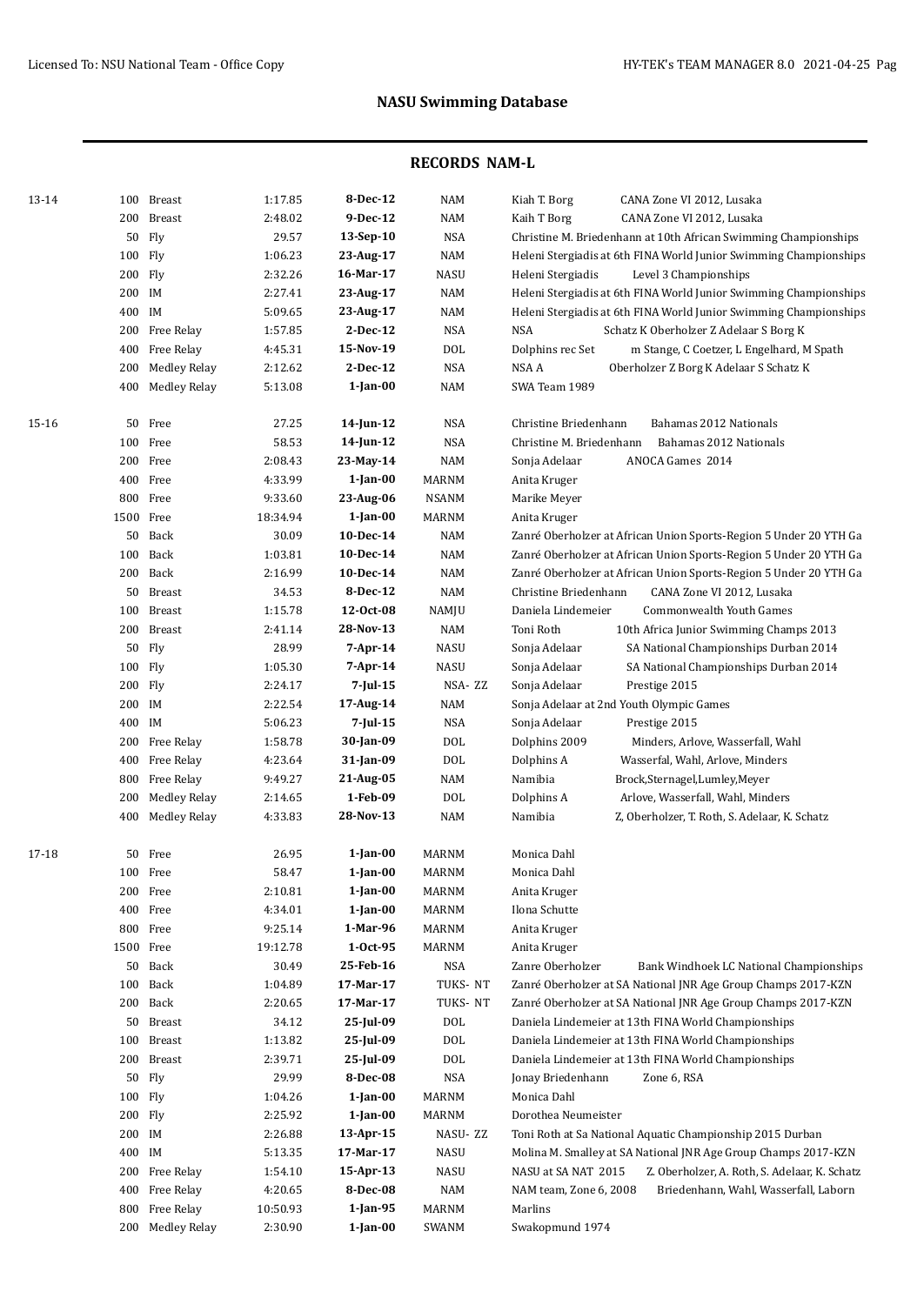| 17-18  |        | 400 Medley Relay    | 4:47.00  | $1$ -Jan- $00$ | NAM          | NAM team, Zone 6, 2008                   | Briedenhann, Wahl, Wasserfall, Lindemeier                              |
|--------|--------|---------------------|----------|----------------|--------------|------------------------------------------|------------------------------------------------------------------------|
| 25-44  | 50     | Free                | 30.45    | 5-Aug-19       | MARL         | Sonja Obholzer                           | 18th FINA Masters Champs                                               |
|        |        | 100 Free            | 1:09.02  | 5-Aug-19       | MARL         | Sonja Obholzer                           | 18th FINA Masters Champs                                               |
|        | 200    | Free                | 2:42.68  | 24-Jan-19      | MARL         | Benita Kasch                             | BWK LC Gala 4 record set                                               |
|        | 400    | Free                | 5:50.08  | 23-Nov-18      | MARL         | Benita Kasch                             | BWK LC Gala 3 record set                                               |
|        | 800    | Free                | 11:56.58 | 25-Jan-19      | MARL         | Benita Kasch                             | BWK LC Gala 4 record set                                               |
|        | 1500   | Free                | 23:42.36 | 25-Jan-19      | MARL         | Benita Kasch                             | BWK LC Gala 4 record set                                               |
|        | 50     | Back                | 37.25    | 5-Aug-19       | MARL         | Sonja Obholzer                           | 18th FINA Masters Champs                                               |
|        | 100    | Back                | 1:24.05  | $6$ -Apr-19    | MARL         | Sonja Obholzer                           | Aquapentathlon record set                                              |
|        | 200    | Back                | 3:24.54  | $2-Nov-18$     | DOL          | Sunel Badenhorst                         | BWK LC Gala 2 record set                                               |
|        | 50     | Breast              | 41.20    | 25-Jan-19      | MARL         | Sonja Obholzer                           | BWK LC Gala 4 record set                                               |
|        | 100    | <b>Breast</b>       | 1:44.06  | 11-0ct-19      | <b>DOL</b>   | Sunel Badenhorst                         | <b>BWK LC Gala 1</b>                                                   |
|        | 200    | Breast              | 3:37.16  | 15-Nov-19      | DOL          | Lena Brinkmann                           | <b>BWK LC Gala 2</b>                                                   |
|        | 50     | Fly                 | 40.70    | 11-0ct-19      | DOL          | Lena Brinkmann                           | <b>BWK LC Gala 1</b>                                                   |
|        | 200 IM |                     | 3:19.51  | $11-0ct-19$    | DOL          | Lena Brinkmann                           | <b>BWK LC Gala 1</b>                                                   |
|        | 400 IM |                     | 7:24.72  | 15-Nov-19      | <b>DOL</b>   | Sunel Badenhorst                         | <b>BWK LC Gala 2</b>                                                   |
| 45 & O | 50     | Free                | 38.12    | 20-Mar-19      | MARL         | Zoe Mitchell                             | SAMS National Champs record set                                        |
|        |        | 100 Free            | 1:23.39  | $6$ -Apr-19    | MARL         | Zoe Mitchell                             | Aquapentathlon record set                                              |
|        |        | 200 Free            | 2:35.57  | 5-Aug-19       | MARL         | Cheryl Young                             | 18th FINA Masters Champs                                               |
|        | 800    | Free                | 11:35.17 | 5-Aug-19       | MARL         | Cheryl Young                             | 18th FINA Masters Champs                                               |
|        | 100    | Back                | 1:38.78  | 15-Nov-19      | MAC          | Cheryl Young                             | <b>BWK LC Gala 2 Record Set</b>                                        |
|        |        | 50 Fly              | 46.15    | 21-Jan-20      | MAC          | Cheryl Young                             | LC Gala 3                                                              |
| Open   | 50     | Free                | 26.76    | 1-Jul-96       | <b>MARNM</b> | Monica Dahl                              |                                                                        |
|        |        | 100 Free            | 57.63    | 1-Jul-96       | <b>MARNM</b> | Monica Dahl                              |                                                                        |
|        | 200    | Free                | 2:08.43  | 23-May-14      | <b>NAM</b>   | Sonja Adelaar                            | ANOCA Games 2014                                                       |
|        | 400    | Free                | 4:33.47  | 1-Mar-96       | <b>MARNM</b> | Anita Kruger                             |                                                                        |
|        | 800    | Free                | 9:25.14  | 1-Mar-96       | <b>MARNM</b> | Anita Kruger                             |                                                                        |
|        |        | 1500 Free           | 18:34.94 | $1$ -Jan-00    | MARNM        | Anita Kruger                             |                                                                        |
|        | 50     | Back                | 30.09    | 10-Dec-14      | <b>NAM</b>   |                                          | Zanré Oberholzer at African Union Sports-Region 5 Under 20 YTH Ga      |
|        | 100    | Back                | 1:03.36  | 19-Jul-13      | <b>NAM</b>   | Zanre Oberholzer                         | 15 FINA World Championships 2013                                       |
|        | 200    | Back                | 2:14.52  | $19$ -Jul-13   | NAM          | Zanre Oberholzer                         | 15 FINA World Championships 2013                                       |
|        | 50     | Breast              | 32.69    | $4-Sep-15$     | NAM-ZZ       | Daniela Lindemeier                       | All African Games Congo                                                |
|        | 100    | Breast              | 1:10.62  | 13-Apr-15      | NASU-ZZ      |                                          | Daniela Lindemeier at Sa National Aquatic Championship 2015 Durban     |
|        |        | 200 Breast          | 2:33.16  | 13-Apr-15      | NASU-ZZ      |                                          | Daniela Lindemeier at Sa National Aquatic Championship 2015 Durban     |
|        |        | 50 Fly              | 28.99    | 7-Apr-14       | <b>NASU</b>  | Sonja Adelaar                            | SA National Championships Durban 2014                                  |
|        |        | 100 Fly             | 1:04.26  | $1$ -Jan- $00$ | <b>MARNM</b> | Monica Dahl                              |                                                                        |
|        |        | 200 Fly             | 2:24.17  | $1$ -Jan- $00$ | NSA          | Sonja Adelaar                            | Prestige 2015                                                          |
|        | 200 IM |                     | 2:22.54  | 17-Aug-14      | NAM          | Sonja Adelaar at 2nd Youth Olympic Games |                                                                        |
|        | 400 IM |                     | 5:05.80  | 1-Jan-00       | <b>MARNM</b> | Dorothea Neumeister                      |                                                                        |
|        |        | 200 Free Relay      | 1:53.30  | 10-Dec-14      | NAM          |                                          | Namibia Region 5 Youth Games K Schatz, A Roth, Z Oberholzer, S Adelaar |
|        | 400    | Free Relay          | 4:09.82  | 10-Dec-14      | NAM          |                                          | Namibia Region 5 Youth Games K Schatz, M Smalley, Z Weber, S Adelaar   |
|        | 800    | Free Relay          | 9:08.62  | $1$ -Jan- $00$ | NAM          | Namibia Team 1992                        |                                                                        |
|        | 200    | <b>Medley Relay</b> | 2:04.87  | 26-Feb-15      | NSA          | Namib Swim Academy                       | Z. Oberholzer, D. Lindemeier, S. Adelaar, Z. Web-                      |
|        |        | 400 Medley Relay    | 4:28.30  | 15-Apr-13      | NASU         | NASU at SA NAT 2015                      | Z. Oberholzer, D. Lindemeier, S. Adelaar, K. Schatz                    |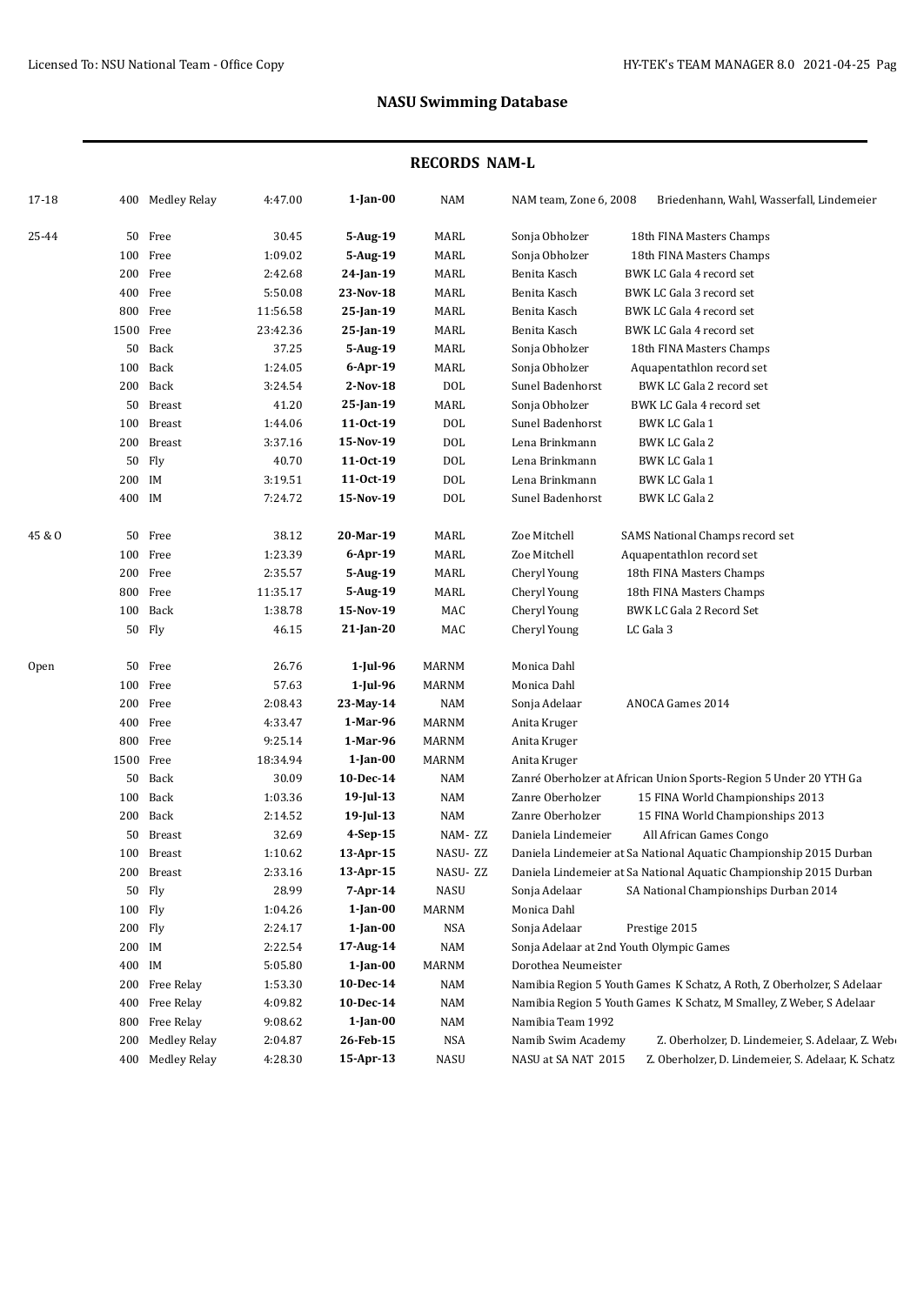### **RECORDS NAM-L**

### **LC Meters-Men**

| 8 & U    |        | 50 Free             | 36.18    | 30-Nov-02      | <b>NOONM</b> | Hardus Louw                                                               |
|----------|--------|---------------------|----------|----------------|--------------|---------------------------------------------------------------------------|
|          | 50     | Back                | 41.79    | 11-0ct-19      | <b>DOL</b>   | Ryan Steyn<br><b>BWK LC Gala 1</b>                                        |
|          | 50     | Breast              | 47.88    | $1$ -Jan-00    | SPANM        | Francois Saayman                                                          |
|          | 50     | Fly                 | 39.85    | 3-Nov-17       | AQUA         | Eliphas Nakaleke at BWK LC Gala 2 (Windhoek) 3 - 4 Nov 2017               |
|          | 200 IM |                     | 3:21.33  | 31-Jan-20      | DOL          | Andre Badenhorst<br>BWK LC Gala 3                                         |
|          |        | 200 Free Relay      | 2:53.34  | $1$ -Jan-00    | <b>TIGNM</b> | Windhoek Tigers '86                                                       |
|          | 150    | <b>Medley Relay</b> | 2:35.75  | $1$ -Jan-00    | SWANM        | Swakop '84                                                                |
|          |        | 200 Medley Relay    | 3:08.92  | $1$ -Jan- $00$ | TIGNM        | Windhoek Tigers '86                                                       |
|          |        |                     |          |                |              |                                                                           |
| $9 - 10$ | 50     | Free                | 30.70    | 5-Dec-19       | <b>ORA</b>   | <b>NCASA Champs</b><br>Nathan Bock                                        |
|          |        | 100 Free            | 1:10.38  | 5-Dec-19       | <b>ORA</b>   | Nathan Bock<br><b>NCASA Champs</b>                                        |
|          |        | 50 Back             | 37.22    | 27-Feb-20      | <b>ORA</b>   | Nathan Bock<br><b>BWK LC Nationals</b>                                    |
|          |        | 100 Back            | 1:19.14  | 6-Dec-17       | DOL          | Oliver B. Durand at NTS Championships 2017                                |
|          |        | 50 Breast           | 40.74    | $3$ -Apr-18    | NASU         | Oliver B. Durand at SA Level 3 Regional Age Group Champs 2018-CT          |
|          |        | 100 Breast          | 1:27.24  | $3$ -Apr-18    | NASU         | Oliver B. Durand at SA Level 3 Regional Age Group Champs 2018-CT          |
|          |        | 50 Fly              | 32.87    | 27-Feb-20      | <b>ORA</b>   | Nathan Bock<br><b>BWK LC Nationals</b>                                    |
|          |        | 100 Fly             | 1:20.86  | 5-Dec-19       | <b>ORA</b>   | Nathan Bock<br><b>NCASA Champs</b>                                        |
|          | 200 IM |                     | 2:47.68  | $3$ -Apr-18    | NASU         | Oliver B. Durand at SA Level 3 Regional Age Group Champs 2018-CT          |
|          |        | 200 Free Relay      | 2:21.10  | 25-Feb-16      | <b>DOL</b>   | Dolphins A J Canjulo<br>0 Ohm, N Esslinger, E von Alvensleben             |
|          |        | 200 Medley Relay    | 2:38.82  | 1-Jan-00       | NAM          | SWA Team '88                                                              |
| 10 & U   |        | 400 Free Relay      | 5:18.10  | 15-Nov-19      | <b>DOL</b>   | Dolphins Record Set LC gala 2 E.Jansen, A.Badenhorst, J.Langford, L.Ellis |
| 11-12    |        | 50 Free             | 27.37    | 17-Mar-17      | <b>NASU</b>  | Mikah K. Burger at SA National JNR Age Group Champs 2017-KZN              |
|          |        | 100 Free            | 59.23    | 17-Mar-17      | <b>NASU</b>  | Mikah K. Burger at SA National JNR Age Group Champs 2017-KZN              |
|          |        | 50 Back             | 32.35    | 21-Mar-18      | NASU         | Jose N. Canjulo at SA National JNR Age Group Champs 2018-KZN              |
|          |        | 100 Back            | 1:10.35  | 21-Mar-18      | NASU         | Jose N. Canjulo at SA National JNR Age Group Champs 2018-KZN              |
|          |        | 50 Breast           | 33.96    | 28-Mar-17      | NAM          | Mikah Burger at African Junior Swimming Championship                      |
|          |        | 100 Breast          | 1:15.74  | 7-Dec-16       | <b>DOL</b>   | Mikah Burger<br>NTS Championships 2016                                    |
|          |        | 50 Fly              | 29.61    | 17-Mar-17      | <b>NASU</b>  | Mikah K. Burger at SA National JNR Age Group Champs 2017-KZN              |
|          |        | 100 Fly             | 1:04.22  | 17-Mar-17      | NASU         | Mikah K. Burger at SA National JNR Age Group Champs 2017-KZN              |
|          | 200 IM |                     | 2:26.33  | 17-Mar-17      | NASU         | Mikah K. Burger at SA National JNR Age Group Champs 2017-KZN              |
|          |        | 200 Free Relay      | 2:03.92  | 22-Feb-18      | $\rm DOL$    | Q. Ellis, N. Esslinger, O. Ohm, J. Canjulo<br>Dolphins                    |
|          |        | 400 Free Relay      | 4:49.01  | 15-Nov-19      | $\rm DOL$    | Dolphins Rec Set<br>R Engelhard, L Kinnaird, H Grant, O Durand            |
|          |        | 200 Medley Relay    | 2:23.24  | 22-Feb-18      | <b>DOL</b>   | Dolphins Swimming Club<br>Q Ellis, J Canjulo, D Lasso Drews, O Ohm        |
|          |        | 400 Medley Relay    | 5:31.87  | 27-Nov-20      | <b>DOL</b>   | Dolphins LC Gala 3<br>J.Langford, F.Steyn, M.Bauernschmitt, L.Kinnaird    |
| 12 & U   |        | 200 Free            | 2:11.42  | 17-Mar-17      | NASU         | Mikah K. Burger at SA National JNR Age Group Champs 2017-KZN              |
|          |        | 400 Free            | 4:39.03  | 21-Mar-18      | NASU         | Jose N. Canjulo at SA National JNR Age Group Champs 2018-KZN              |
|          |        | 800 Free            | 10:29.53 | 28-Nov-14      | <b>DOL</b>   | Corne le Roux Bank Windhoek LC 3 2014                                     |
|          |        | 1500 Free           | 19:52.37 | $2-Nov-18$     | <b>DOL</b>   | Nico Esslinger<br>BWK LC Gala 2                                           |
|          |        | 200 Back            | 2:32.05  | 20-Feb-20      | NAM          | Oliver Durand<br><b>CANA Zone IV</b>                                      |
|          |        | 200 Breast          | 2:48.03  | 20-Feb-20      | NAM          | Oliver Durand<br><b>CANA Zone IV</b>                                      |
|          |        | 200 Fly             | 2:31.62  | 16-Feb-17      | NAM          | Mikah K. Burger at 2016 Cana Zone IV Swimming Champs-Zimbabwe             |
|          | 400 IM |                     | 5:28.94  | 7-Dec-16       | <b>DOL</b>   | Mikah Burger<br>NTS Championships 2016                                    |
| 13-14    |        | 50 Free             | 25.56    | 11-Sep-19      | NAM          | Jose Canjulo<br>13th Junior African Champs                                |
|          |        | 100 Free            | 55.62    | 11-Sep-19      | NAM          | Jose Canjulo<br>13th Junior African Champs                                |
|          |        | 200 Free            | 2:00.58  | 11-Sep-19      | NAM          | Jose Canjulo<br>13th Junior African Champs                                |
|          |        | 400 Free            | 4:14.45  | 11-Sep-19      | NAM          | Jose Canjulo<br>13th Junior African Champs                                |
|          |        | 800 Free            | 9:18.10  | 1-Mar-07       | NSANM        | Tristan McDonald                                                          |
|          |        | 1500 Free           | 18:16.79 | 29-Mar-04      | <b>DOLNM</b> | Stefan van Zijl                                                           |
|          |        | 50 Back             | 28.67    | 11-Sep-19      | NAM          | Jose Canjulo<br>13th Junior African Champs                                |
|          | 100    | Back                | 1:00.99  | 4-Dec-19       | MAC          | Jose Canjulo<br>NTS Champs                                                |
|          |        |                     |          |                |              |                                                                           |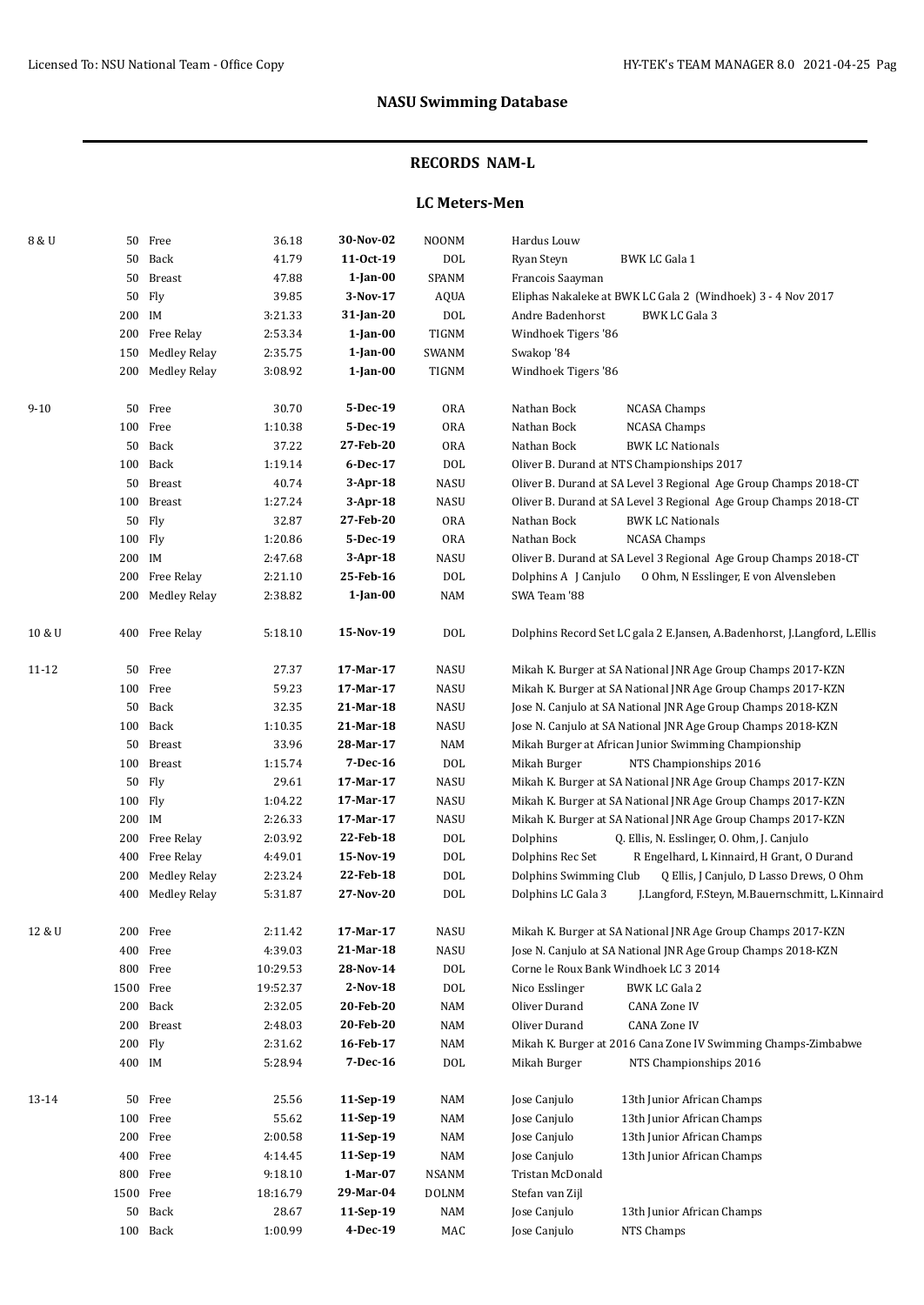| 13-14 |           | 200 Back               | 2:14.74  | 19-Mar-19      | NASU           | Jose Canjulo<br>SA Junior Championships                            |
|-------|-----------|------------------------|----------|----------------|----------------|--------------------------------------------------------------------|
|       | 50        | <b>Breast</b>          | 30.91    | 15-Nov-19      | MAC            | Jose Canjulo<br>BWK LC Gala 2                                      |
|       | 100       | <b>Breast</b>          | 1:09.50  | $1$ -Jan- $00$ | TIGNM          | Ricardo Eerenstein                                                 |
|       | 200       | <b>Breast</b>          | 2:29.31  | $1$ -Jan- $00$ | TIGNM          | Ricardo Eerenstein                                                 |
|       | 50        | Fly                    | 26.92    | 27-Feb-20      | MAC            | Jose Canjulo<br><b>BWK LC Nationals</b>                            |
|       | 100 Fly   |                        | 59.40    | 4-Dec-19       | MAC            | Jose Canjulo<br>NTS Champs                                         |
|       | 200 Fly   |                        | 2:13.32  | 17-Mar-17      | NASU           | Corné Le Roux at SA National JNR Age Group Champs 2017-KZN         |
|       | 200 IM    |                        | 2:13.82  | 11-Sep-19      | NAM            | Jose Canjulo<br>13th Junior African Champs                         |
|       | 400 IM    |                        | 4:54.35  | 20-Mar-19      | <b>NASU</b>    | Jose Canjulo<br>SA Junior Championships                            |
|       | 200       | Free Relay             | 1:49.55  | 21-Feb-19      | <b>NSA</b>     | <b>NSA</b><br>Canjulo, Magongo, De Jager, Burger                   |
|       | 400       | Free Relay             | 4:09.42  | 26-Apr-12      | NAMIB          | NAMIB Rec Set A Skinner, P Seidler, S Rapp, L Lamprecht            |
|       | 200       | Medley Relay           | 2:01.23  | 21-Feb-19      | <b>NSA</b>     | <b>NSA</b><br>Burger, Canjulo, De Jager, Magongo                   |
| 15-16 | 50        | Free                   | 24.58    | 1-Dec-17       | NSA            | Ronan Z. Wantenaar at WP SUMMER CHAMPS                             |
|       | 100       | Free                   | 53.69    | 12-Mar-15      | NASU-ZZ        | Alexander Skinner at SA Level 3 National Age Group Champs 2015-PE  |
|       |           | 200 Free               | 2:00.26  | 12-Mar-15      | NASU-ZZ        | Alexander Skinner at SA Level 3 National Age Group Champs 2015-PE  |
|       |           | 400 Free               | 4:16.09  | 13-Mar-14      | NASU-ZZ        | SA Level 3 National Age Group Champs 2014<br>Nicolai Flemming      |
|       |           | 800 Free               | 9:11.22  | 14-Apr-21      | <b>NSFED</b>   | Oliver Ohm at SANJ Champs 2021 in Stellenbosch                     |
|       |           | 1500 Free              | 17:16.50 | 4-Mar-08       | NAMIB-ZZ       | Tristan McDonald<br>RSA Level 3                                    |
|       |           | 50 Back                | 27.57    | 1-Dec-17       | <b>NSA</b>     | Ronan Z. Wantenaar at WP SUMMER CHAMPS                             |
|       |           | 100 Back               | 58.91    | 23-Jul-17      | NAM            | Ronan Z. Wantenaar at 17th FINA World Championships 2017           |
|       |           | 200 Back               | 2:05.80  | 17-Aug-14      | NAM            | Lushano P. Lamprecht at 2nd Youth Olympic Games                    |
|       |           | 50 Breast              | 30.27    | 23-Jul-17      | NAM            | Ronan Z. Wantenaar at 17th FINA World Championships 2017           |
|       | 100       | <b>Breast</b>          | 1:06.54  | 1-Dec-17       | <b>NSA</b>     | Ronan Z. Wantenaar at WP SUMMER CHAMPS                             |
|       | 200       | Breast                 | 2:29.94  | $1-Sep-98$     | MARNM          | Derrick Langford                                                   |
|       |           | 50 Fly                 | 26.27    | 11-Dec-20      | AQUA           | Jose Canjulo<br>NTS Championships 2020                             |
|       | 100 Fly   |                        | 58.21    | 21-Feb-21      | <b>NSFED</b>   | Grand Prix - Stellenbosch 2021<br>Mikah Burger                     |
|       | 200 Fly   |                        | 2:11.69  | 23-Apr-18      | <b>NASU</b>    | Corné Le Roux at Sa National Aquatic Championship 2018-PE          |
|       | 200 IM    |                        | 2:13.00  | 1-Dec-17       | <b>NSA</b>     | Ronan Z. Wantenaar at WP SUMMER CHAMPS                             |
|       | 400 IM    |                        | 4:55.26  | 20-Mar-00      | NASU           | Martin Oosthuizen<br>SA Junior Championships                       |
|       |           | 200 Free Relay         | 1:49.89  | $1$ -Jan- $00$ | NAM            | NASU Team 1993                                                     |
|       |           | 400 Free Relay         | 4:05.08  | $1$ -Jan- $00$ | NAM            | NASU Team 1993                                                     |
|       | 800       | Free Relay             | 9:11.99  | $1$ -Jan- $00$ | NAM            | Nam Team Afr Jun 98                                                |
|       | 200       | <b>Medley Relay</b>    | 2:02.08  | $1$ -Jan- $00$ | <b>MARNM</b>   | Marlins 1985                                                       |
|       |           | 400 Medley Relay       | 4:25.31  | 27-Nov-20      | <b>AQUA</b>    | AQUA LC Gala 3<br>B. Magongo, J. Canjulo, C. de Jager, N.Nell      |
| 17-18 |           | 50 Free                | 23.58    | 22-Oct-16      | <b>NASU</b>    | Alexander Skinner<br>African Swimming Champs                       |
|       |           | 100 Free               | 51.54    | 17-Oct-16      | DOL            | Alexander Skinner<br>African Swimming Champs                       |
|       |           | 200 Free               | 1:54.92  | 18-Mar-16      | NASU           | Alexander Skinner<br>Level 3 Championships                         |
|       |           | 400 Free               | 4:09.35  | 10-Apr-16      | NAMIB          | Philip Seidler<br>SA Nationals 2016                                |
|       |           | 800 Free               | 8:32.76  | 10-Apr-16      | NAMIB          | Philip Seidler<br>SA Nationals 2016                                |
|       | 1500 Free |                        | 16:28.58 | 10-Apr-16      | NAMIB          | Philip Seidler<br>SA Nationals 2016                                |
|       |           | 50 Back                | 26.99    | 20-Aug-19      | <b>NAM</b>     | Ronan Wantenaar<br>7th FINA Junior Wolrd Champs                    |
|       |           | 100 Back               | 57.75    | 20-Aug-19      | $\textsf{NAM}$ | Ronan Wantenaar<br>7th FINA Junior Wolrd Champs                    |
|       |           | 200 Back               | 2:05.26  | 26-Mar-15      | NAMIB          | Lushano P. Lamprecht at 58th Malaysia Open Swimming Champs         |
|       | 50        | Breast                 | 29.35    | 20-Aug-19      | <b>NAM</b>     | Ronan Z. Wantenaar<br>7th FINA Junior Wolrd Champs                 |
|       | 100       | $\operatorname{Breat}$ | 1:03.75  | 20-Aug-19      | NAM            | Ronan Z. Wantenaar<br>7th FINA Junior World Champs                 |
|       | 200       | Breast                 | 2:21.85  | 20-Mar-19      | NASU           | Ronan Z. Wantenaar<br>SA Junior Championships                      |
|       | 50        | Fly                    | 25.98    | 25-Aug-15      | NAM            | Lushano Lamprecht<br>5th FINA Junior Wordl Championships           |
|       | 100 Fly   |                        | 56.74    | 4-May-04       | MARNM          | Günther Streit                                                     |
|       | 200 Fly   |                        | 2:08.88  | 4-May-04       | MARNM          | Günther Streit                                                     |
|       | 200 IM    |                        | 2:07.47  | 20-Aug-19      | NAM            | Ronan Z. Wantenaar<br>7th FINA Junior World Champs                 |
|       | 400 IM    |                        | 4:40.18  | 26-Mar-15      | NAMIB          | Lushano P. Lamprecht at 58th Malaysia Open Swimming Champs         |
|       | 200       | Free Relay             | 1:40.21  | 28-Apr-12      | NAMIB          | C Lamprecht, M Winkler<br>F Hentzen, JP Engelbrecht                |
|       | 400       | Free Relay             | 3:44.18  | 26-Apr-12      | NAMIB          | F Hentzen, C Lamprecht<br>M Winkler, JP Engelbrecht                |
|       |           | 800 Free Relay         | 8:05.60  | 25-Aug-15      | NAM            | NAM FINA Junior World Champs Flemming, Seidler, Lamprecht, SKinner |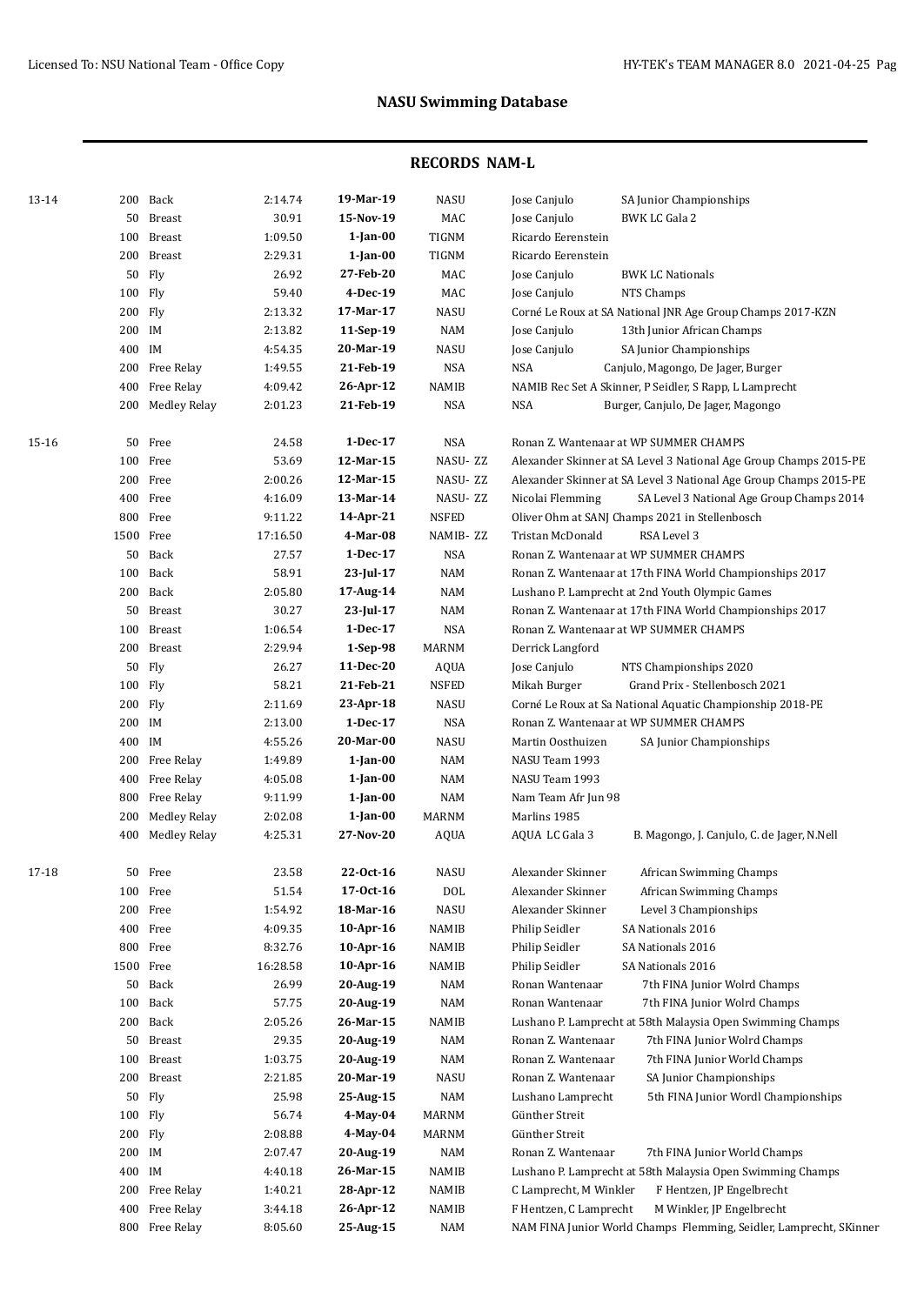| 17-18  |           | 200 Medley Relay | 1:54.46  | 25-Apr-12    | NAMIB          | C Lamprecht, M Winkler | F Hentzen, JP Engelbrecht                                               |
|--------|-----------|------------------|----------|--------------|----------------|------------------------|-------------------------------------------------------------------------|
|        |           | 400 Medley Relay | 4:16.89  | 8-Dec-08     | NAM            | NAM Team, Zone 6, 2008 | McDonald, Siedentopf, Briedenhann, Delie                                |
|        |           |                  |          |              |                |                        |                                                                         |
| 25-44  |           | 50 Free          | 27.25    | 5-Aug-19     | MARL           | Sven Obholzer          | 18th FINA Masters Champs                                                |
|        |           | 100 Free         | 1:01.78  | 5-Aug-19     | MARL           | Sven Obholzer          | 18th FINA Masters Champs                                                |
|        |           | 200 Free         | 2:30.97  | 27-Feb-20    | SWA            | Dentie Louw            | <b>BWK LC Nationals</b>                                                 |
|        |           | 400 Free         | 5:36.00  | 11-Mar-21    | SWA            | Dentie Louw            | <b>BKW LC Nationals 2021</b>                                            |
|        |           | 800 Free         | 12:03.94 | 31-Jan-20    | <b>DOL</b>     | Jan Louis Mostert      | LC Gala 3                                                               |
|        | 1500 Free |                  | 23:01.63 | 27-Feb-20    | DOL            | Jan Louis Mostert      | <b>BWK LC NAtionals</b>                                                 |
|        |           | 50 Back          | 34.63    | 20-Feb-20    | NAM            | Dentie Louw            | <b>CANA Zone IV</b>                                                     |
|        |           | 100 Back         | 1:18.12  | 20-Feb-20    | NAM            | Dentie Louw            | <b>CANA Zone IV</b>                                                     |
|        |           | 50 Breast        | 36.78    | 16-Feb-19    | NAM            | Jurie Badenhorst       | CANA Zone IV record set                                                 |
|        |           | 100 Breast       | 1:22.21  | $2-Nov-18$   | DOL            | Jurie Badenhorst       | BWK LC Gala 2 record set                                                |
|        |           | 200 Breast       | 3:03.00  | 26-Jan-19    | DOL            | Jurie Badenhorst       | BWK LC Gala 4 record set                                                |
|        |           | 50 Fly           | 31.05    | 11-Mar-21    | SWA            | Dentie Louw            | <b>BWK LC Nationals 2021</b>                                            |
|        | 100 Fly   |                  | 1:19.00  | 16-Feb-19    | NAM            | Jurie Badenhorst       | CANA Zone IV record set                                                 |
|        | 200 Fly   |                  | 3:14.18  | 31-Jan-10    | DOL            | Jan Louis Mostert      | LC Gala 3                                                               |
|        | 200 IM    |                  | 2:47.87  | 25-Jan-19    | DOL            | Jurie Badenhorst       | BWK LC Gala 4 Record Set                                                |
|        | 400 IM    |                  | 6:32.54  | 31-Jan-10    | DOL            | Jan Louis Mostert      | LC Gala 3                                                               |
| 45 & O |           | 50 Free          | 29.61    | 5-Aug-19     | MARL           |                        | Francois van der Westhuizen 18th FINA Masters Champs                    |
|        |           | 100 Free         | 1:06.36  | 5-Aug-19     | MARL           |                        | Francois van der Westhuizen 18th FINA Masters Champs                    |
|        |           | 200 Free         | 2:35.29  | 5-Aug-19     | MARL           |                        | Francois van der Westhuizen 18th FINA Masters Champs                    |
|        |           | 400 Free         | 5:44.17  | 16-Feb-19    | NAM            | Paddy Murphy           | CANA Zone IV record set                                                 |
|        |           | 800 Free         | 11:18.79 | 20-Mar-19    | MARL           | Paddy Murphy           | SAMS National Champs record set                                         |
|        | 1500 Free |                  | 23:04.20 | 25-Jan-19    | <b>NSA</b>     | Paddy Murphy           | BWK LC Gala 4 record set                                                |
|        |           | 50 Back          | 38.62    | 23-Nov-18    | MARL           |                        | Francois van der Westhuizen BWK LC Gala 3 record set                    |
|        |           | 100 Back         | 1:27.33  | $6$ -Apr-19  | MARL           |                        | Francois van der Westhuizen Aquapentathlon record set                   |
|        |           | 50 Breast        | 37.22    | 5-Aug-19     | MARL           |                        | Francois van der Westhuizen 18th FINA Masters Champs                    |
|        |           | 100 Breast       | 1:25.18  | 5-Aug-19     | MARL           |                        | Francois van der Westhuizen 18th FINA Masters Champs                    |
|        |           | 50 Fly           | 32.88    | 24-Nov-18    | MARL           | Gabor Salamon          | BWK LC Gala 3                                                           |
|        | 100 Fly   |                  | 1:23.04  | 20-Mar-19    | MARL           | Gabor Salamon          | SAMS Nationa Champs record set                                          |
|        | 200 IM    |                  | 3:17.12  | 23-Nov-18    | <b>NSA</b>     | Paddy Murphy           | BWK LC Gala 3 record set                                                |
| Open   |           | 50 Free          | 23.04    | 12-Jul-19    | NAM            | Alexander Skinner      | 18th FINA World Championships 2019                                      |
|        |           | 100 Free         | 50.44    | $12$ -Jul-19 | <b>NAM</b>     | Alexander Skinner      | 18th FINA World Championships 2019                                      |
|        |           | 200 Free         | 1:52.41  | 12-Nov-20    | <b>DOL</b>     | Alexander Skinner      | 2020Toyota US Open Swimming Championships                               |
|        |           | 400 Free         | 4:04.84  | 3-Apr-17     | NASU           |                        | Phillip Seidler at Sa National Aquatic Championship 2017 Durban         |
|        |           | 800 Free         | 8:25.48  | 3-Apr-17     | NASU           |                        | Phillip Seidler at Sa National Aquatic Championship 2017 Durban         |
|        | 1500 Free |                  | 16:07.86 | 23-Apr-18    | NASU           |                        | Phillip Seidler at Sa National Aquatic Championship 2018-PE             |
|        |           | 50 Back          | 26.99    | 20-Aug-19    | NAM            | Ronan Wantenaar        | 7th FINA Junior World Champs                                            |
|        |           | 100 Back         | 57.75    | 20-Aug-19    | <b>NAM</b>     | Ronan Z. Wantenaar     | 7th FINA Junior World Champs                                            |
|        |           | 200 Back         | 2:05.26  | 26-Mar-15    | NAMIB          |                        | Lushano P. Lamprecht at 58th Malaysia Open Swimming Champs              |
|        |           | 50 Breast        | 29.35    | 20-Aug-19    | $\textsf{NAM}$ | Ronan Z. Wantenaar     | 7th FINA Junior World Champs                                            |
|        |           | 100 Breast       | 1:03.75  | 20-Aug-19    | $\textsf{NAM}$ | Ronan Wantenaar        | 7th FINA Junior World Champs                                            |
|        |           | 200 Breast       | 2:21.85  | 20-Mar-19    | NASU           | Ronan Z. Wantenaar     | SA Junior Championships                                                 |
|        |           | 50 Fly           | 25.88    | 27-Nov-20    | AQUA           | Ronan Wantenaar        | BWK LC Gala 3                                                           |
|        | 100 Fly   |                  | 56.74    | 4-May-04     | MARNM          | Günther Streit         |                                                                         |
|        | 200 Fly   |                  | 2:08.88  | 4-May-04     | MARNM          | Günther Streit         |                                                                         |
|        | 200 IM    |                  | 2:07.47  | 20-Aug-19    | NAM            | Ronan Z. Wantenaar     | 7th FINA Junior World Champs                                            |
|        | 400 IM    |                  | 4:40.18  | 26-Mar-15    | NAMIB          |                        | Lushano P. Lamprecht at 58th Malaysia Open Swimming Champs              |
|        |           | 200 Free Relay   | 1:37.70  | 10-Dec-14    | NAM            |                        | Namibia Region 5 Youth Games A Skinner, L Lamprecht, C Lamprecht, N Fle |
|        |           | 400 Free Relay   | 3:41.30  | 10-Dec-14    | NAM            |                        | Namibia Region 5 Youth Games C Lamprecht, L Lamprecht, A Skinner, N Fle |
|        |           | 800 Free Relay   | 8:05.60  | 25-Aug-15    | NAM            |                        | NAM FINA Junior World Champs Flemming, Seidler, Lamprecht, Skinner      |
|        |           | 200 Medley Relay | 1:53.85  | 27-Feb-20    | MAC            | Marlins                | C deJager, R Wantenaar, J Canjulo, E Nogueira                           |
|        |           | 400 Medley Relay | 4:12.53  | 1-Jan-00     | NAM            | Namibia AllAfrica 95   |                                                                         |
|        |           |                  |          |              |                |                        |                                                                         |